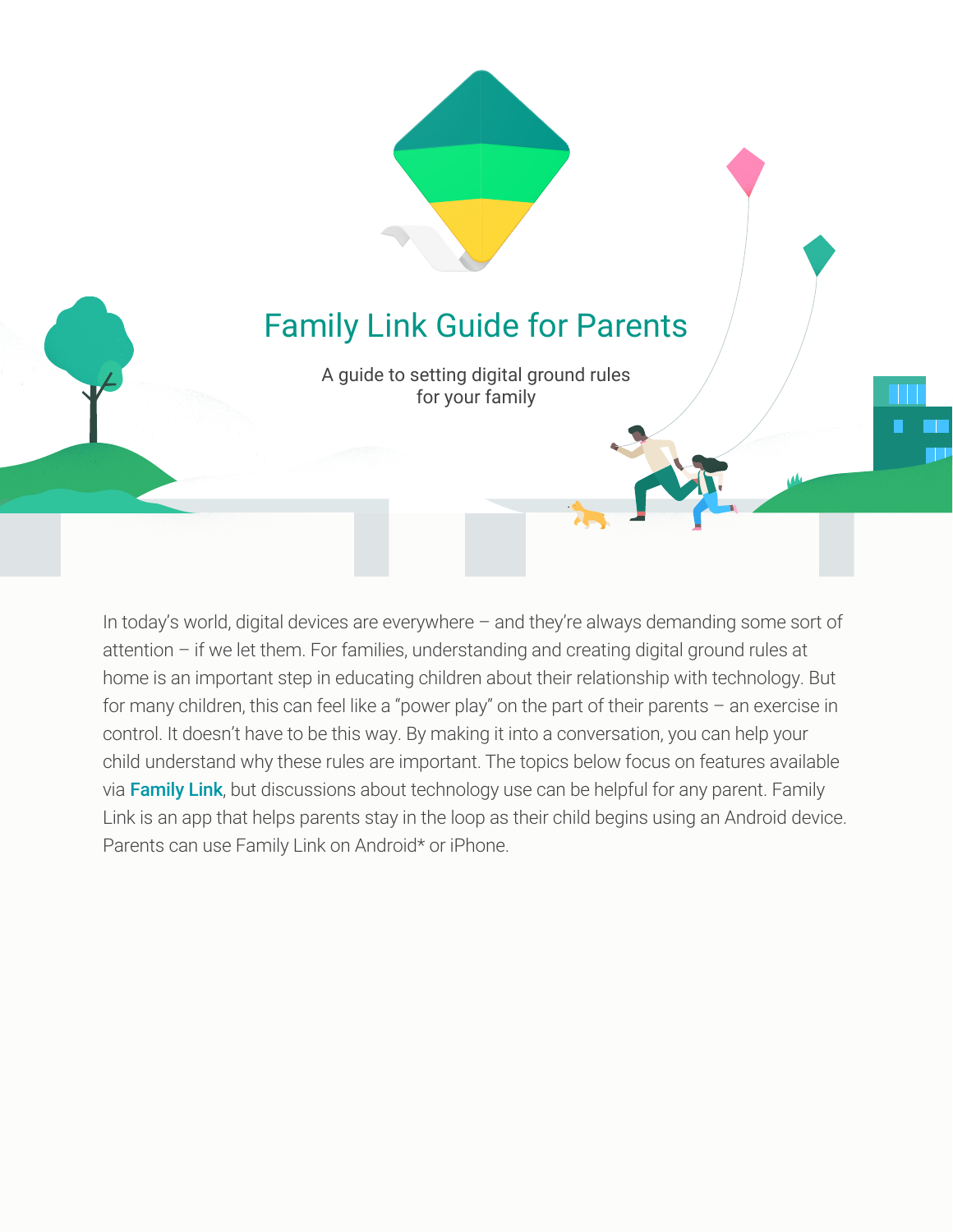

# Balancing Screen Time

Deciding how much time your child should spend using their device is up to you, but there are ways Family Link can help you set limits.

#### Screen time limits

Family Link lets you set daily screen time permissions for your child's Android device. This is a great opportunity to take a moment with your child and discuss what might be a reasonable amount of time to spend on devices each day, and agree to limits that work for each of you. Both parents and children can see how much screen time is available, making it possible for parents to take an active role in managing their child's technology use, or for your child to be proactive in managing it themselves.

### Set bedtime

When it's time for bed, it's important to minimize distractions to help your child get a good night's sleep. Family Link allows parents to set a device "bedtime" during the hours that their child is supposed to be resting. From having the energy to do their best on the soccer field or the focus needed to ace a test, it's important that children understand the mental and physical benefits of a device-free bedtime. You could also use it as an opportunity to explain to your child why you make the effort to "cool off" from your own devices when getting ready for bed, too.

#### Remotely lock a child's device

When it's time to do homework or sit down for family dinner, parents are able to lock their child's device with the Family Link app. It's a great chance to have a discussion and decide as a family when it's ok to use devices, and when they should be off and out of reach. Being able to lock a device remotely, in real-time, provides parents with opportunities to explain their actions and reinforce family decisions, allowing for mentorship and supervision to happen simultaneously.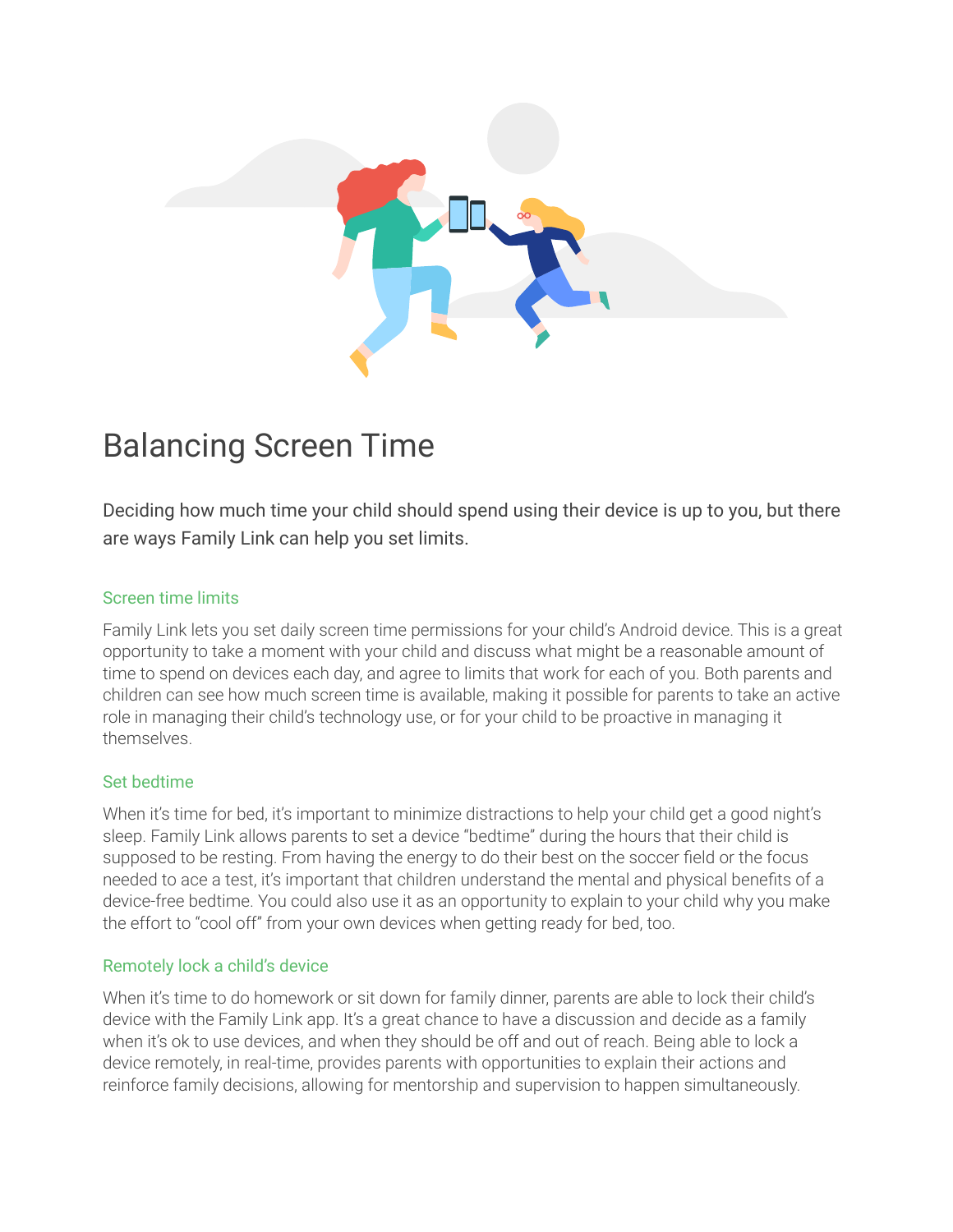

# Content Consumption

### Content restrictions and app approvals

When a child accesses the Google Play Store, they can browse games, movies, shows, books, and more.

- Restrict the types of content visible based on ratings
- Require approval to download content (free or paid)
- Review an app's information when a download is requested to find out whether it contains ads, in-app purchases, or permissin you might care about

Talk with your child about the different content ratings that exist (such as "E for Everyone" vs. "Teen") to explain why these restrictions exist for different age levels, and help them understand what kind of content you think is appropriate for them.

### App activity reports

It's much easier to have a talk with your children about technology if you know what they love to do with their devices. Is your child a chatter? A gamer? An avid reader? Talk to your child about which apps and games they enjoy the most, and see where they spend the most time with Family Link's app activity reports. These reports provide a breakdown of how much time your child spends on each app on a daily, weekly, and monthly basis.

### Hide apps

You might decide the right amount of screen time for your child depends on what they're watching, playing, or learning. If activity reports show your child is using a specific app too much (like their favorite new game), you can temporarily hide it from their device. Discuss with your child whether or not they feel the amount of time they're using it is healthy, and explain to them why you're asking them to take a break. None of their app history (such as game progress or high scores) will be deleted – the app will simply be hidden until you decide to make it available to your child again.